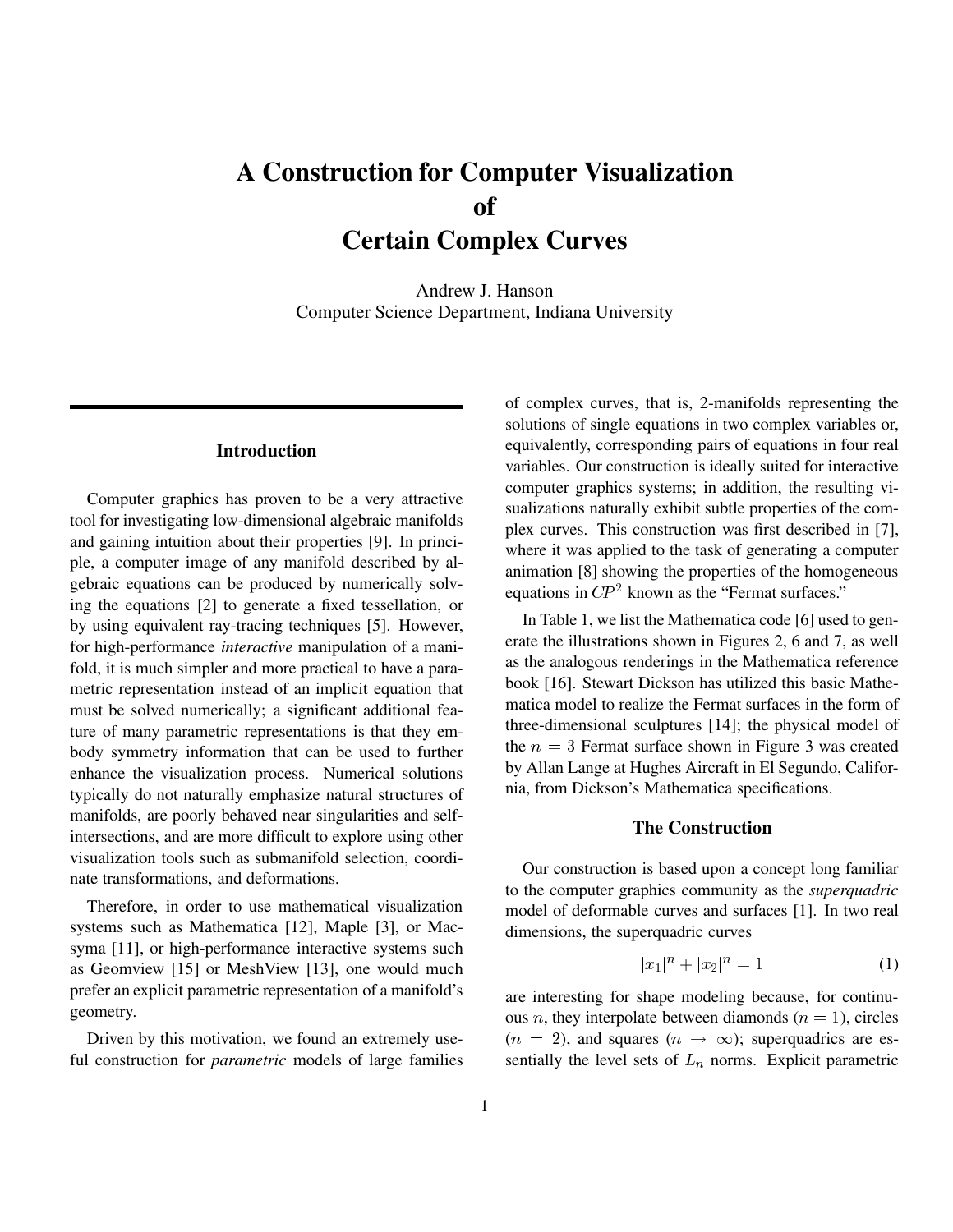representations of these curves are obtained by exploiting the identity

$$
\cos^2\theta + \sin^2\theta = 1
$$

and setting

$$
x_1 = \frac{\text{sign}(\cos \theta)|\cos \theta|^{2/n}}{x_2 = \frac{\text{sign}(\sin \theta)|\sin \theta|^{2/n}}{2}}.
$$

We plot the resulting 2D curves in Figure 1 for various values of <sup>n</sup>. Similar techniques can be used in three or more dimensions to produce interpolations between (hyper)spheres and (hyper)cubes as well.

The homogeneous complexification of Eq. (1) for integer  $n$  leads to the Fermat surfaces, which are defined as solutions of the homogeneous equations in  $\mathbb{CP}^2$  of the form

$$
(z_1)^n + (z_2)^n = (z_0)^n . \tag{2}
$$

The hypothesis known as "Fermat's Last Theorem" reduces to the statement that the inhomogeneous form of this equation ( $z_0 = 1$ ) has no real rational points for integer  $n > 2$  and  $Re(z_1) > 0$ ,  $Re(z_2) > 0$ .

The desired construction is derived by extending the superquadric method to the complex domain. We first recall that Eq. (2) can be represented locally in each of the three regular C<sup>2</sup> coordinate patches of CP<sup>2</sup>:  $z_0 \neq 0$ ,  $z_1 \neq 0$ , a nur and  $z_2 \neq 0$ . For the purposes of computer graphics, we focus our attention on the case  $z_0 \neq 0$ , take local inhomogeneous coordinates  $z_i/z_0$ , and thus may locally set  $z_0 = 1$ for all practical purposes. Equation (2) then becomes

$$
(z_1)^n + (z_2)^n = 1.
$$
 (3)

If we define the complex extensions of the sine and cosine,

$$
u_1(\theta,\xi) = \frac{1}{2} (\exp(\xi + i\theta) + \exp(-\xi - i\theta))
$$
  

$$
u_2(\theta,\xi) = \frac{1}{2i} (\exp(\xi + i\theta) - \exp(-\xi - i\theta)),
$$

where

$$
(u_1)^2 + (u_2)^2 = 1, \t\t(4)
$$

we can verify that Eq. (3) is identically satisfied if we set

$$
z_1(\theta, \xi, k_1) = s(k_1, n)u_1(\theta, \xi)^{2/n} \tag{5}
$$

$$
z_2(\theta, \xi, k_2) = s(k_2, n) u_2(\theta, \xi)^{2/n}, \quad (6)
$$

where the phase factor

$$
s(k, n) = \exp(2\pi i k/n) \tag{7}
$$

is an *n*th root of unity for integers  $0 \le k \le (n - 1)$ . We are not aware of any previous exploitation of this method for visualizing such surfaces.

#### **Properties**

The phase factors in  $z_1$  and  $z_2$  have  $n^2$  combinations of values labeled by  $(k_1, k_2)$ , and therefore Eq. (3) describes  $n^2$  distinct quadrilateral patches in  $C^2$  given by  $(z_1 (\theta, \xi, k_1), z_2 (\theta, \xi, k_2))$  for  $0 \leq \theta \leq \pi/2$  and  $|\xi| \leq$  $\xi_{\text{max}}$ . Surfaces such as those shown in Figure 2 are found by piecing together the patches. Because the patches are related to one another by simple symmetry transformations, they have an *intrinsic* value for the viewer that numerical solutions would in general not be able to provide; in our own interactive MeshView system and in the Mathematica sample provided in Table 1, we exploit this fact by choosing color codes that are keyed to the pair  $(k_1, k_2)$ , and thus automatically show the complex phase of any patch relative to the basis patch.

The characteristics of the surfaces can be understood in a number of ways. First, we note classical arguments determining the global topological invariants of these surfaces; then, we examine the way the patchwork quilt of  $n^2$ segments fits together in the local coordinate system.

**Euler Characteristic and Compactification Transform.** The genus  $q$  of the surface follows from the Riemann-Hurwitz genus formula (see, e.g., [4]):

$$
g = \frac{(n-1)(n-2)}{2} \,. \tag{8}
$$

(The standard proof of this formula involves a topological picture quite different from the one we have presented.) The total Euler characteristic of the surface is then

$$
\chi = 2 - 2g = 3n - n^2. \tag{9}
$$

Thus we see that the  $n = 2$  surface is a sphere  $(q = 0)$ ,  $n = 3$  is a torus  $(g = 1)$ ,  $n = 4$  is a 3-hole torus  $(g = 3)$ , and so on.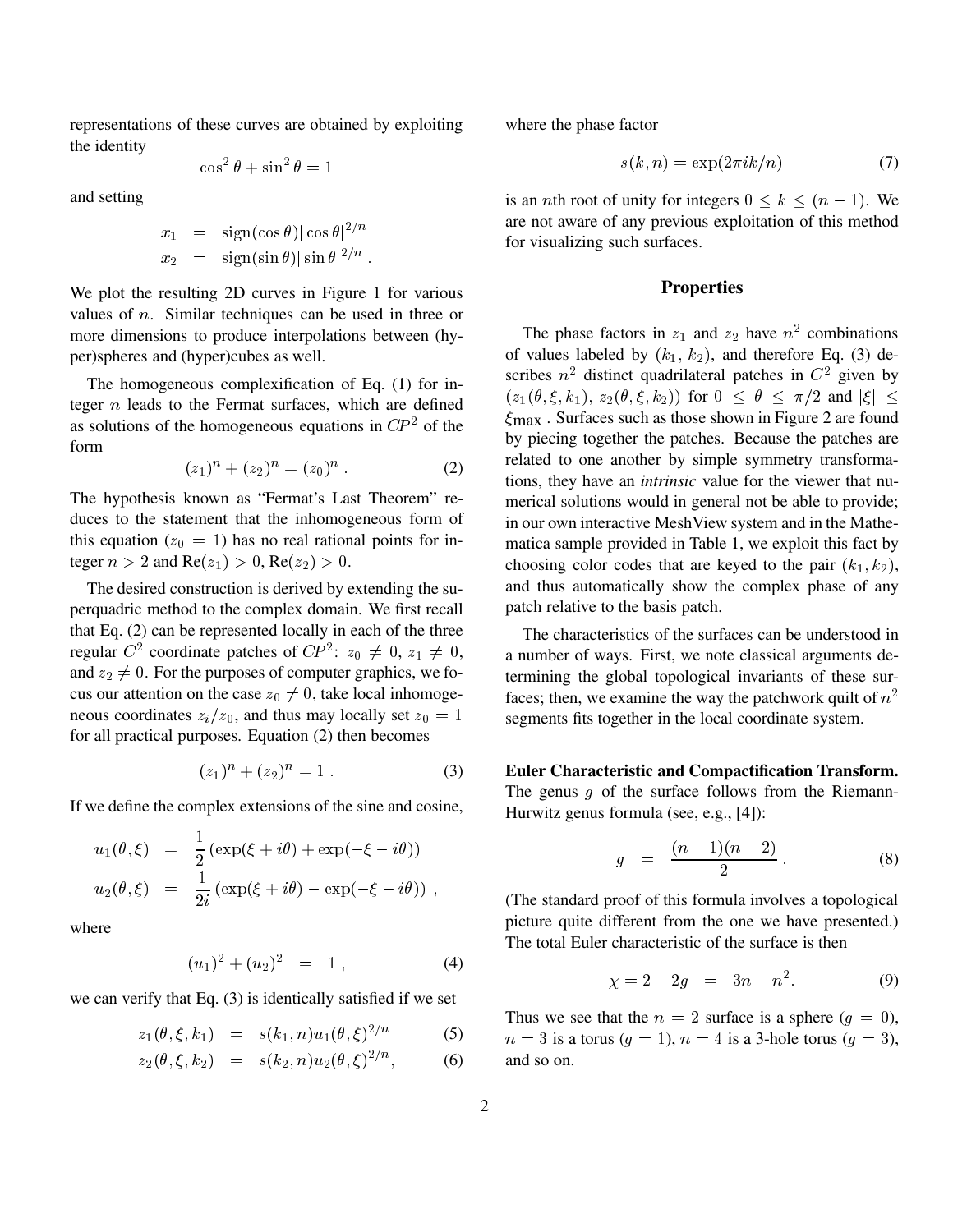Several transformations can be used to reexpress the surfaces so that they are finite in certain projections, and thus in principle allow one to deform them and examine the genus experimentally. One of the nicest of these is the transform

$$
(z_1, z_2, z_0) \rightarrow \frac{(z_2z_0, z_0z_1, z_1z_2)}{(|z_1|^2 + |z_2|^2 + |z_0|^2)^{1/2}},
$$

which actually is an inversion mapping in inhomogeneous coordinates, swapping the singularities at  $z_0 = 0$  for those at  $z_1 = 0$  and  $z_2 = 0$ . Another is the (non-isomorphic) Riemann-sphere transform mapping  $C^2$  to an  $S^4$  with radius r; we define  $\vec{\mathbf{x}} = (\text{Re}(z_1), \text{Im}(z_1), \text{Re}(z_2), \text{Im}(z_2))$ and take

$$
\vec{u} = \frac{\vec{x}}{(1+|\vec{x}|^2/(4r^2))}
$$
  

$$
u_0 = 2r \frac{|\vec{x}|^2/(4r^2)}{(1+|\vec{x}|^2/(4r^2))}
$$

to be the coordinates on an  $S<sup>4</sup>$  embedded in  $R<sup>5</sup>$  described by  $|\vec{u}|^2 + (u_0 - r)^2 = r^2$ .

**Patch Geometry.** For a given integer n, as  $|\xi| \to \infty$ , the asymptotic surface boundaries consist of  $n$  circles approaching different points on the complex line  $z_0 = 0$  at projective infinity. When  $\xi = 0$ , we see that at  $\theta = 0$ we have  $z_1 = s(k_1, n)$ ,  $z_2 = 0$ , while at  $\theta = \pi/2$ ,  $z_1 = 0, z_2 = s(k_2, n)$ . Figure 4 shows the appearance of a single patch for fixed  $(k_1, k_2)$ . The 2n surface points with  $z_1 = 0$  or  $z_2 = 0$  are the fixed points of the cyclic group of complex phase transformations  $z'_1 = \exp(i\phi_1)z_1$ , or  $z_2' = \exp(i\phi_2)z_2$ . *n* additional such points occur where the asymptotic circles intersect the complex line  $z_0 = 0$ at projective infinity, giving the expected total of  $3n$  fixed points of the cyclic group of phase transformations.

In general,  $n$  patches meet in a highly hyperbolic piechart arrangement at each end of the  $\xi = 0$  axis. In Figure 5, we examine the  $n = 3$  Fermat surface (which is the only flat example) and show how the 9 patches labeled by  $(k_1, k_2)$  are related to one another; the small shaded circles labeled by  $p[q]$  correspond to fixed points of the complex phase transformations, where one variable vanishes,  $z_p = 0$ , and the other is of the form  $z = \exp(2\pi i q/n) =$  $\exp(2\pi i q/3)$ ; the large shaded hexagons are the analogous

3 points where the boundary circles intersect the projective line at infinity, where  $z_0 = 0$ . The toroidal topology can be seen directly be joining the centers of the four dark-shaded hexagons.

#### **Extensions to Related Equations**

Once the generalization of the superquadric construction to produce solutions of the complex Fermat equation was understood, we realized that several other classes of polynomial equations could be parameterized using analogous techniques.

**Torus-Knot-Like Boundaries.** When we take two different powers of the complex variables,

$$
(z_1)^{n_1} + (z_2)^{n_2} = 1 , \t\t(10)
$$

we can parameterize the (now inhomogeneous) surface using

$$
z_1 = s(k_1, n_1)(u_1)^{2/n_1} \tag{11}
$$

$$
z_2 = s(k_2, n_2)(u_2)^{2/n_2}, \tag{12}
$$

for  $0 \le \theta \le \pi/2$  and  $|\xi| \le \xi_{\text{max}}$ . These functions give  $n_1 \times n_2$  different phase-related patches that cover the finite portion of the surface.

This is a surface with boundary that at large distances is asymptotic to the solutions of the torus knot variety,

$$
(z_1)^{n_1} + (z_2)^{n_2} = 0 \tag{13}
$$

(i.e., imagine scaling by a large denominator as  $\xi_{\text{max}}$  becomes large), except with the boundary given by the intersection with

$$
|z_1|^{n_1} + |z_2|^{n_2} = |u_1|^2 + |u_2|^2 = \cosh 2\xi_{\text{max}} \qquad (14)
$$

instead of the traditional unit 3-sphere. Some examples are shown in Figure 6.

**Product Polynomials.** Another extension to product polynomials is straightforward. Consider the homogeneous equation

$$
(z_1)^{n_1} (z_2)^{n_2} = (z_0)^{n_1 + n_2} \tag{15}
$$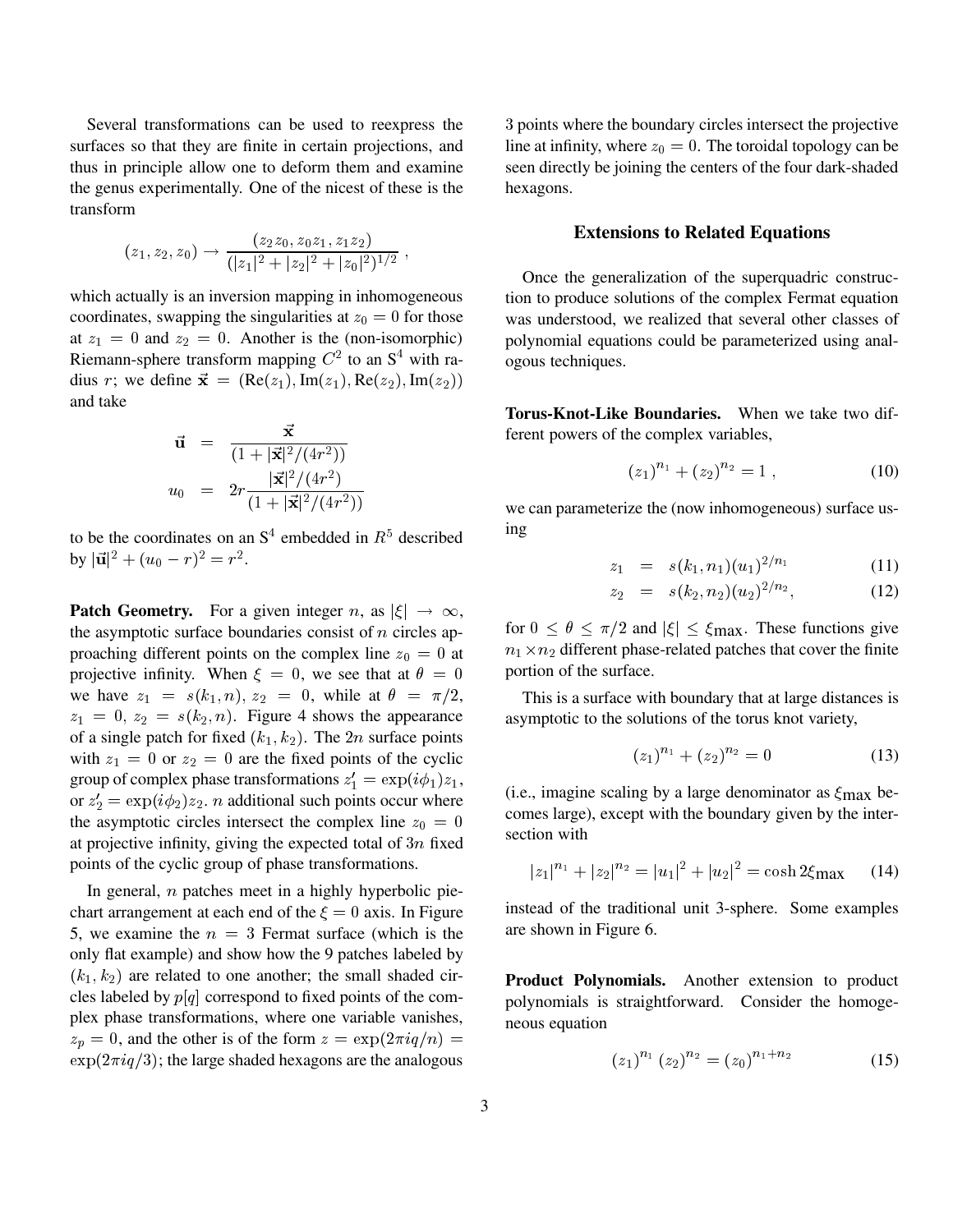and its inhomogeneous form

$$
(z_1)^{n_1} (z_2)^{n_2} = 1.
$$
 (16)

If we take

$$
z_1 = (u_1 + iu_2)^{1/n_1}
$$
  
=  $s(k_1, n_1) \exp[(i\theta + \xi)/n_1]$  (17)

$$
z_2 = (u_1 - i u_2)^{1/2}
$$
  
=  $s(-k_2, n_2) \exp[-(i\theta + \xi)/n_2],$  (18)

then we get a single-valued parameterization that covers the entire surface using  $n_1 \times n_2$  patches (note that  $-k_2$ seems to be a more natural convention). We choose the variable ranges  $0 \le \theta \le 2\pi$  and  $|\xi| \le \xi_{\text{max}}$  to get the required patch ranges. This is slightly peculiar because the basic patch here is essentially four times the size of the basic patch for the Fermat surfaces; these surfaces may be easier to see if different colors or markings are used for subsets of the basic  $0 \le \theta \le 2\pi$  range.

And So On... Superquadric models have been applied to all sorts of variations of the equation of the circle  $x^2 + y^2 = 1$  that we have used as the basis for the 2manifolds shown here. For example, one can easily choose polar coordinates on a higher-dimensional sphere such as  $x^2 + y^2 + z^2 = 1$  with

$$
x = \cos \theta \sin \phi
$$
  
\n
$$
y = \sin \theta \sin \phi
$$
  
\n
$$
z = \cos \phi
$$

and make a complex substitution  $\cos \theta \rightarrow u_1(\theta, \xi),$  $\sin \theta \, \rightarrow \, u_2(\theta, \xi), \, \cos \phi \, \rightarrow \, v_1(\phi, \chi), \, \sin \phi \, \rightarrow \, v_2(\phi, \chi), \qquad \, {\rm kr}$ where  $u_1 \pm i u_2 = \exp(\pm i \theta \pm \xi)$  and  $v_1 \pm i v_2 =$  $\exp(\pm i\phi \pm \chi)$ , to get a basis for a local  $C^3$  coordinate system,  $(x \rightarrow z_1, y \rightarrow z_2, z \rightarrow z_3)$ , in  $CP^3$ ; applying techniques analogous to those we used for surfaces (including using differing exponents for  $u_i$  and  $v_i$ ) yields various families of 4-manifolds. There are obviously an enormous number of variants; unfortunately, our ability to do meaningful graphics degrades rapidly with increasing manifold dimension!

#### **Remarks**

Complex algebraic equations are interesting objects for study using computer graphics techniques. The Fermat surfaces in fact correspond topologically to Riemann surfaces for  $n$ -th roots in the complex plane with appropriate branch cuts; graphically exploring the explicit deformation between the algebraic form and the traditional branching structure of the corresponding Riemann surfaces is another fascinating exercise that we have no space to elaborate on here (see, e.g., [10]). The family of parametric constructions we have presented easily allows the interactive examination of the surfaces and their global topology, as well as exhibiting the complex phase relations and fixed points on the surfaces through the use of phase-related color codes on the patches.

## **Acknowledgements**

This work was supported in part by NSF grant IRI-91- 06389. I am grateful to Jon Barwise for originally encouraging me to write up this material for *Computers and Mathematics*. Special thanks are due to John Ewing and Chuck Livingston for their patience in setting me on the right track during the early stages of this work. My students Pheng Heng and Hui Ma have provided indispensable computer graphics tools for interactive renderings of these surfaces. The remarkable sculpture shown in Figure 3 was provided courtesy of Hughes Aircraft Company through the diligent efforts of Allan Lange and Stewart Dickson. Some of this material was originally presented at the Colloquium on Computer Graphics in Pure Mathematics, Iowa City, Iowa, May 17–19, 1990; I gratefully acknowledge Dennis Roseman's hospitality. The treatment of inhomogeneous surfaces was inspired by conversations with David Mumford; Lee Rudolph encouraged me to add product surfaces.

## **References**

[1] A.H.Barr. Superquadrics and angle-preserving transformations. *IEEE Computer Graphics and Applications*, 1:11–23, 1981.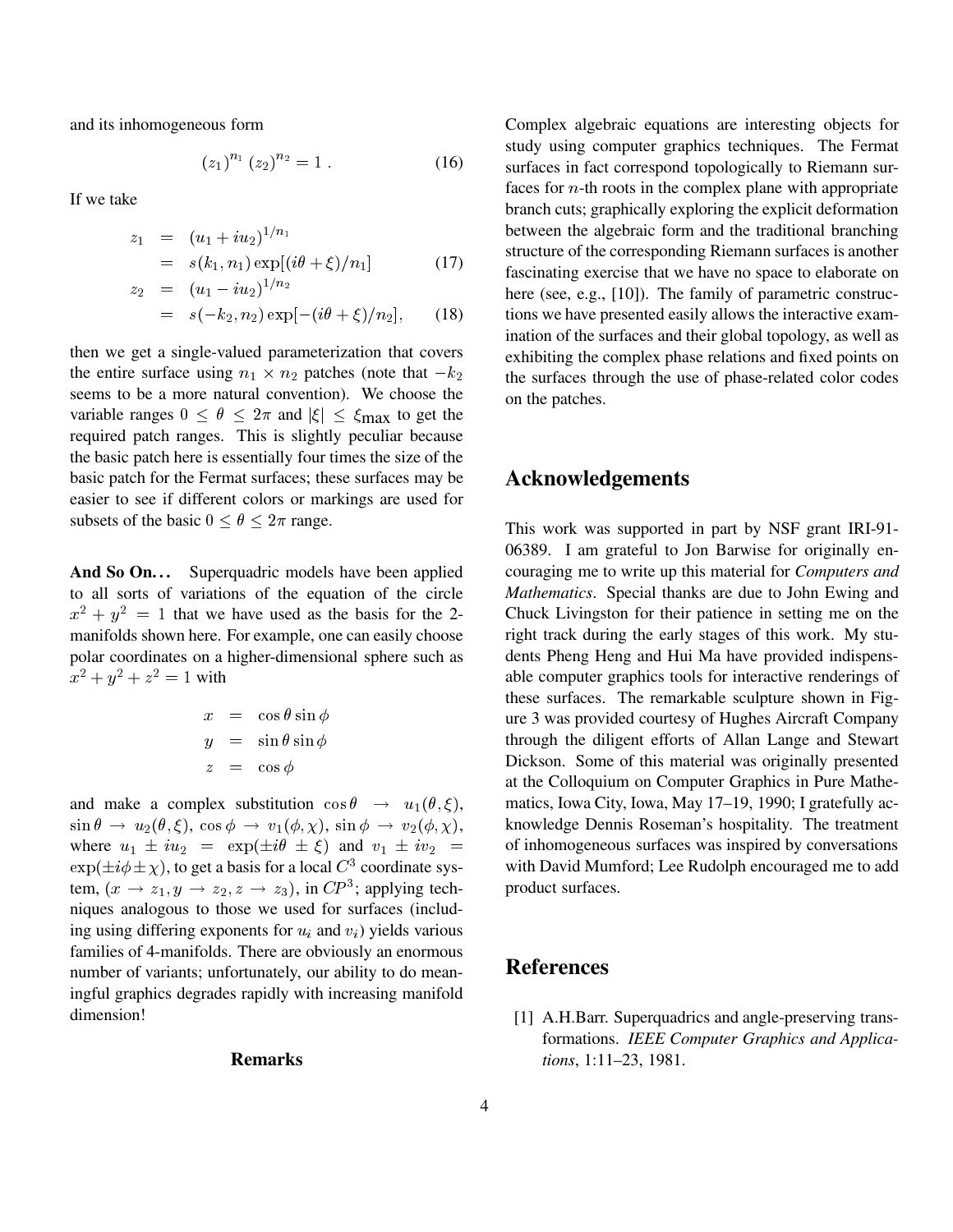- [2] J. Bloomenthal. Polygonalization of implicit surfaces. *Computer Aided Geometric Design*, 5:341– 355, 1988.
- [3] B.W. Char, K.O. Geddes, G.H. Gonnet, B.L. Leong, M.B. Monagan, and S.M. Watt. *Maple V Language Reference Manual*. Springer-Verlag, New York, 1991.
- [4] P. Griffiths and J. Harris. *Principles of Algebraic Geometry*. Wiley, 1978.
- [5] P. Hanrahan. Ray tracing algebraic surfaces. In *Computer Graphics (SIGGRAPH '83 Proceedings)*, volume 23, pages 83–90, July 1983.
- [6] A. J. Hanson. Solutions of Fermat's equation, March 1994. Mathematica notebook 0206-288, available from the MathSource server at mathsource@wri.com.
- [7] A. J. Hanson, P. A. Heng, and B. C. Kaplan. Techniques for visualizing Fermat's last theorem: A case study. In *Proceedings of Visualization 90*, pages 97– 106, San Francisco, October 1990. IEEE Computer Society Press.
- [8] A. J. Hanson, P. A. Heng, and B. C. Kaplan. Visualizing Fermat's last theorem. *SIGGRAPH Video Review*, 61(4), 1990. 3:37 minute video animation.
- [9] A.J. Hanson, T. Munzner, and G.K. Francis. Interactive methods for visualizable geometry. *IEEE Computer*, 27(7):73–83, July 1994.
- [10] P. Heng. *Interactive Visualization Tools for Topological Exploration*. PhD thesis, Indiana University, 1992.
- [11] Macsyma Inc. *Macsyma*. Macsyma, Inc., Cambridge, MA, 1993.
- [12] Wolfram Research Inc. *Mathematica*. Wolfram Research, Inc., Champaign, IL, version 2.1 edition, 1992.
- [13] H. Ma and A.J. Hanson. Meshview. A portable 4D geometry viewer written in OpenGL/Motif, available by anonymous ftp from geom.umn.edu, The Geometry Center, Minneapolis MN.
- [14] I. Peterson. Plastic math: Growing plastic models of mathematical formulas. *Science News*, 140(5):72– 73, August 1991. Description of the work of Stewart Dickson on creating mathematical sculptures; see also vol. 140, no. 17, Oct. 26, 1991, p. 259.
- [15] M. Phillips, S. Levy, and T. Munzner. Geomview: An interactive geometry viewer. *Notices of the Amer. Math. Society*, 40(8):985–988, October 1993. In the "Computers and Mathematics" column. Available by anonymous ftp from geom.umn.edu, The Geometry Center, Minneapolis MN.
- [16] S. Wolfram. *Mathematica, A System for Doing Mathematics by Computer*. Addison-Wesley, Redwood City, CA, second edition, 1991. See pages 38–39.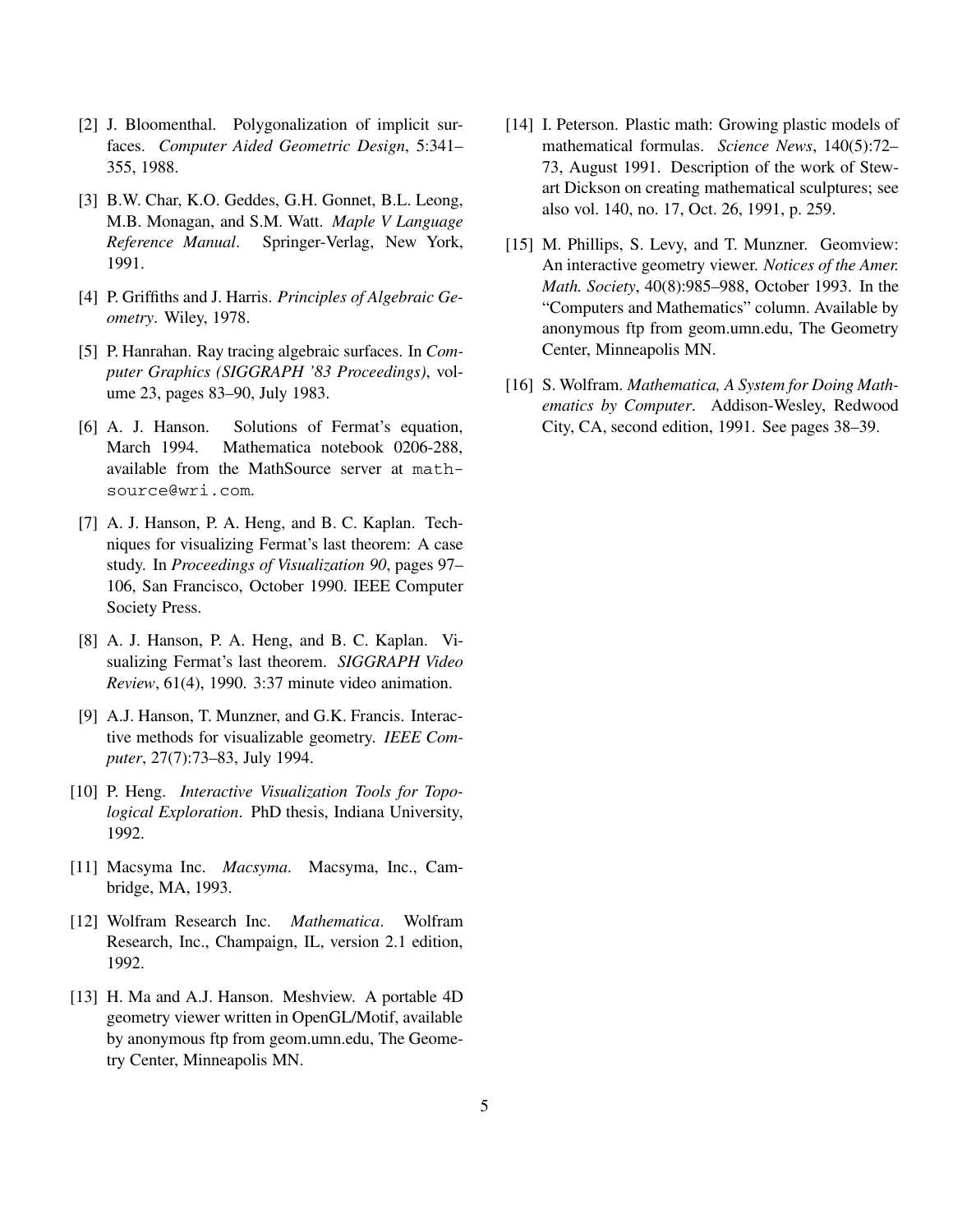```
The parametric functions:
 cCos[theta_-,xi_-] := .5(E^*(xi + I theta) + E^*(-xi - I theta))cSin[theta_-,x_i] := (-.5 \ I) (E^(xi + I theta) - E^(-xi - I theta))z1[theta<sub>r</sub>xi<sub>,n,k</sub>] := Eˆ(k*2*Pi*I/n)*cCos[theta,xi]ˆ(2.0/n)
 z2[theta_,xi_,n_,k_] := E^{(k*2*pi*1/n) * cSin[theta,xi]^{(2.0/n)}pz1[theta_a, xi_-,n_-,k_] := E^{\hat{}}((xi + I theta)/n)*E^{\hat{}}(k * 2 * Pi * I/n)pz2[theta_-,xi_-,n_-,k_]: = E^*((-xi - I theta)/n)*E^*(-k*2*Pi*I/n)Polygon Construction: See Mathematica:Packages:Graphics:ParametricPlot3D.m .
 MakePolygons[vl_List] :=
     Block[{1 = v1, 11 = Map[RotateLeft, v1], mesh},mesh = \{1, 11, \text{RotateLeft}[11], \text{RotateLeft}[1]\};mesh = Map[Drop[#, -1]&, mesh, {1}];
  mesh = Map[Drop[#, -1]\&, mesh, {2}];
  Polygon /@ Transpose[ Map[Flatten[#, 1]&, mesh] ]]
Construct and display Fermat Surface:
 n1 = 3; n2 = 3; xiSteps=17; xiMax = 1; thetaSteps=17; angle = Pi/4;
    cosA = Cos[angle]; sinA = Sin[angle];Do[ Do[ patch33[k1+1,k2+1] =
            MakePolygons[Table[
               Block[\{z1Val = N[z1[theta,xi,n1,k1]],z2Val = N[z2[theta, xi, n2, k2]],
          {Re[z1Val], Re[z2Val], cosA*Im[z1Val] + sinA*Im[z2Val]}],
                   {x_i, -x_iMax,xiMax,(2*xiMax)/(xiSteps - 1)},
                   {theta, 0, Pi/2, (Pi/2) / (thetaSteps - 1)}{k1,0,n1-1}],
     {k2,0,n2-1}];
Power surface: Replace zi \rightarrow pzi and Pi/2 \rightarrow 2 Pi.
Place actual drawing on screen, color code the patches.
bs0 = 0.8; bs1 = 0.2; lt = 0.9;
 surface33=
   Show[
    Graphics3D[
      Table[[Block[\{bs = If[And[k1 == 0, k2 == 0], bs0, bs1]\},]{RGBColor[bs+lt*k1/(n1-1),bs+lt*k2/(n2-1),bs],
              patch33[k1+1,k2+1]}]
              {k1, 0, n1-1}, {k2, 0, n2-1}],
      Lighting->False, Axes->None, Boxed -> False, BoxRatios->{1,1,1},
      ViewPoint->{2.9, 1.0, 1.4} ]]
```
Table 1: Mathematica expressions for the explicit parameterization and plotting of the solutions to Eqs. (3), (10), and (15). Massive amounts of memory are required to render the surfaces with nontrivial parameter ranges xiSteps and thetaSteps. xiSteps must be *odd* to guarantee that the surface will pass through the fixed points at  $(\theta, \xi) = (0, 0)$ and  $(\theta, \xi) = (\pi/2, 0)$  and avoid anomalies in the surface representation.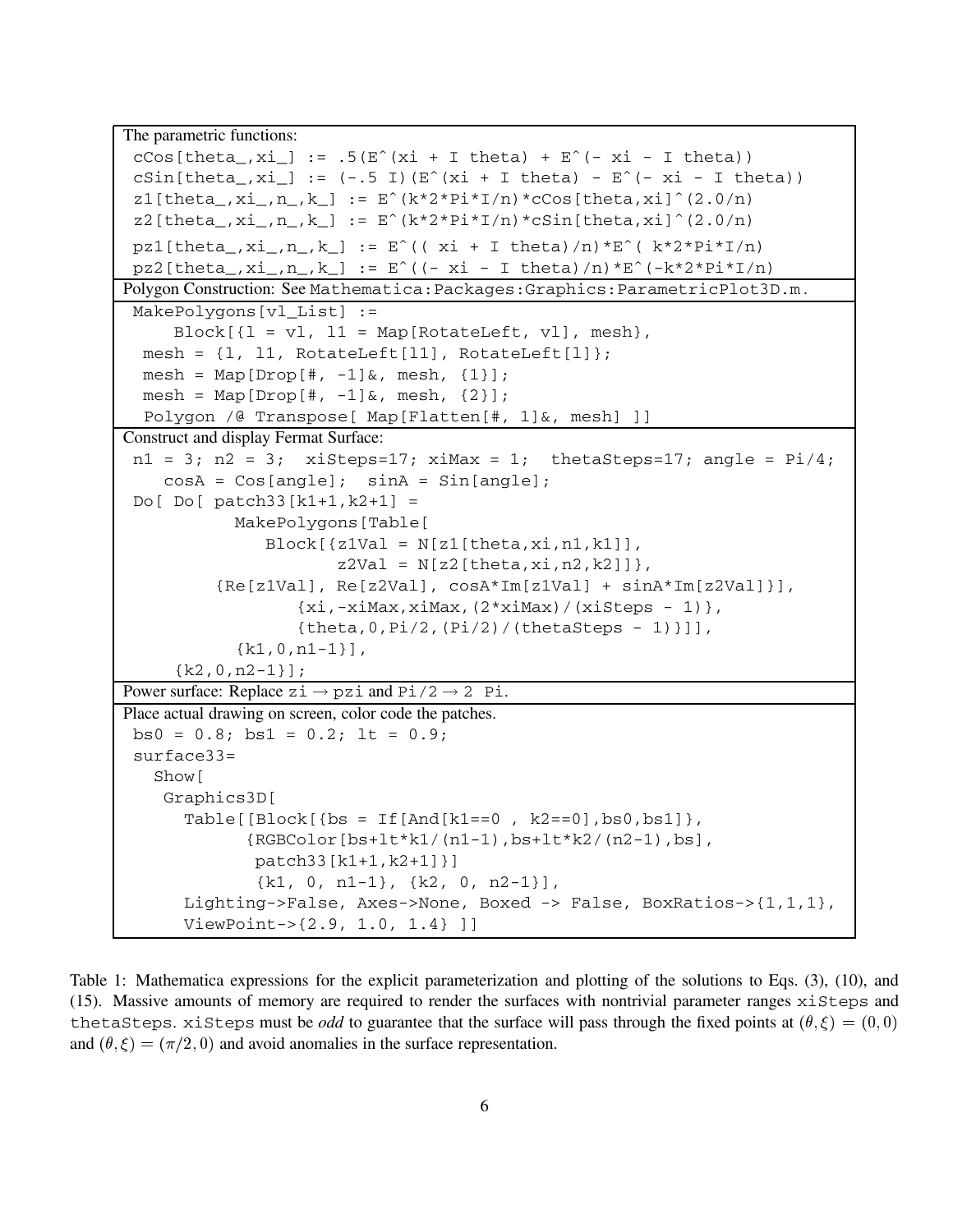

Figure 1: Real superquadric 2D shapes for several values of  $n$ .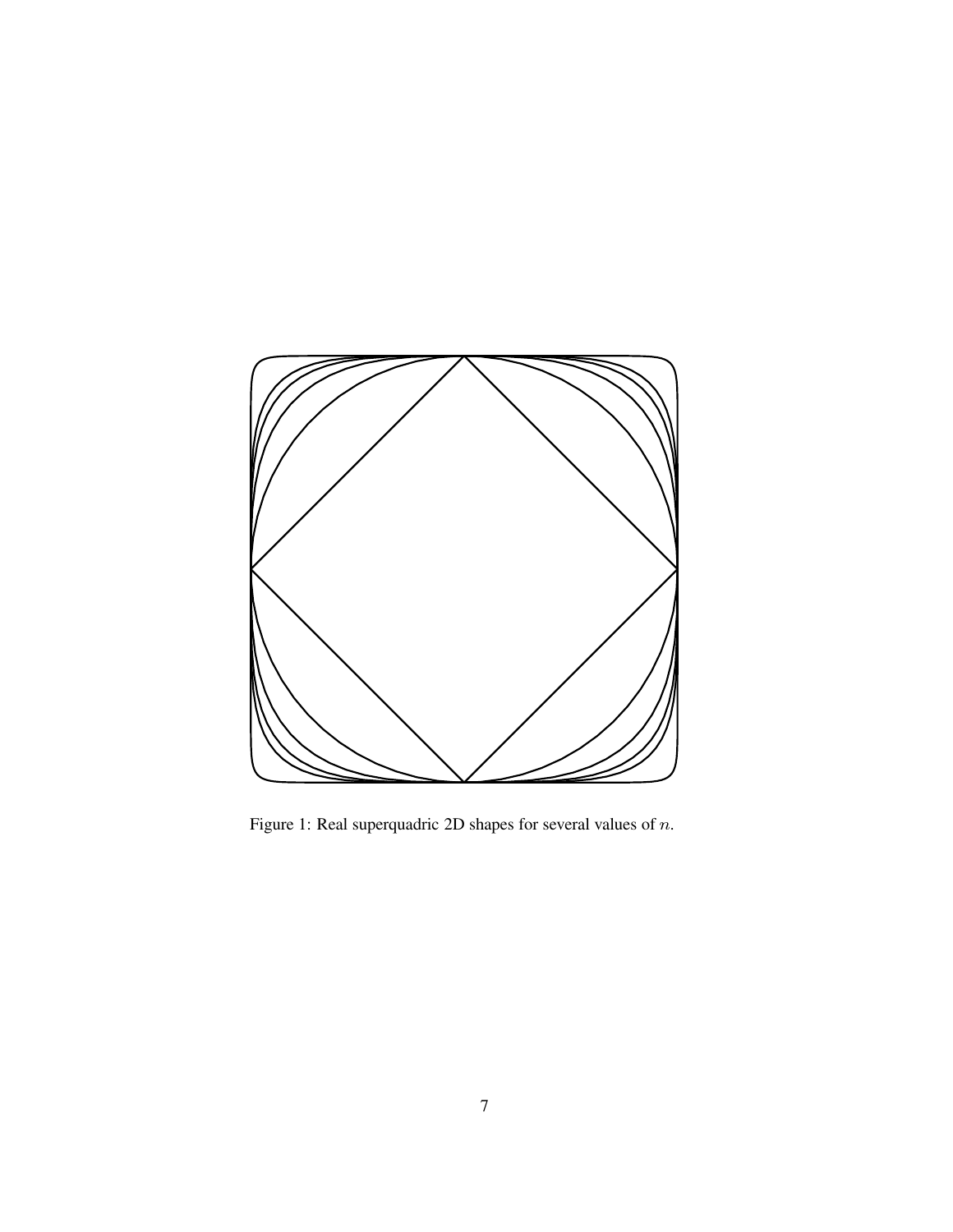

Figure 2: (a) One view of the surface obtained by projecting Eq. (3) for  $n = 2$  from 4D to 3D. (b) The  $n = 3$  surface. (c) The  $n = 4$  surface. (d) The  $n = 6$  surface.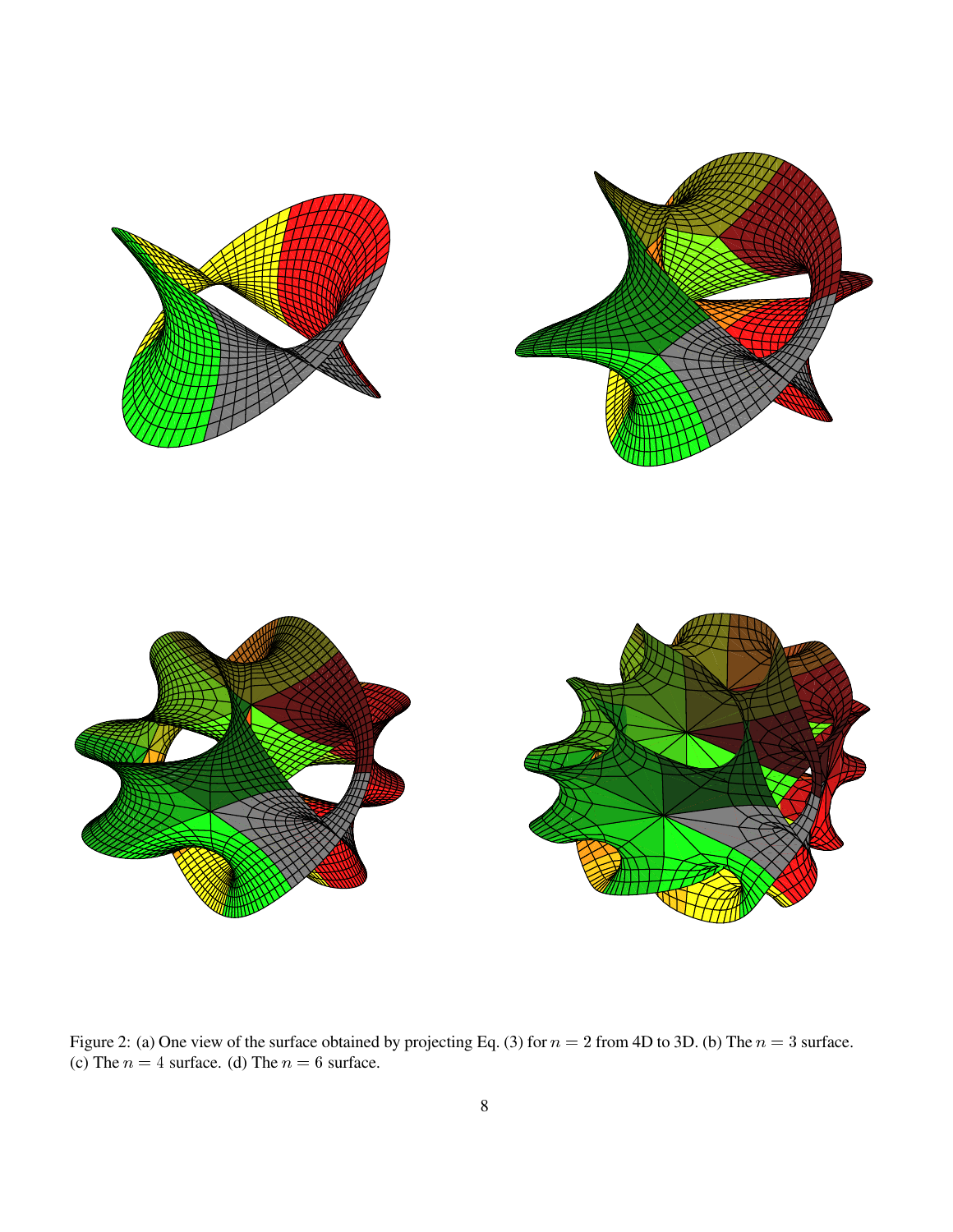

Figure 3: A mathematically accurate 3D plastic model of the surface Eq. (3) for  $n = 3$  projected from 4D to 3D. This stereo pair may be viewed cross-eyed to produce a 3D image.



Figure 4: The shape of a single patch out of the  $n^2$  parametric patches making up the Fermat surface of degree n.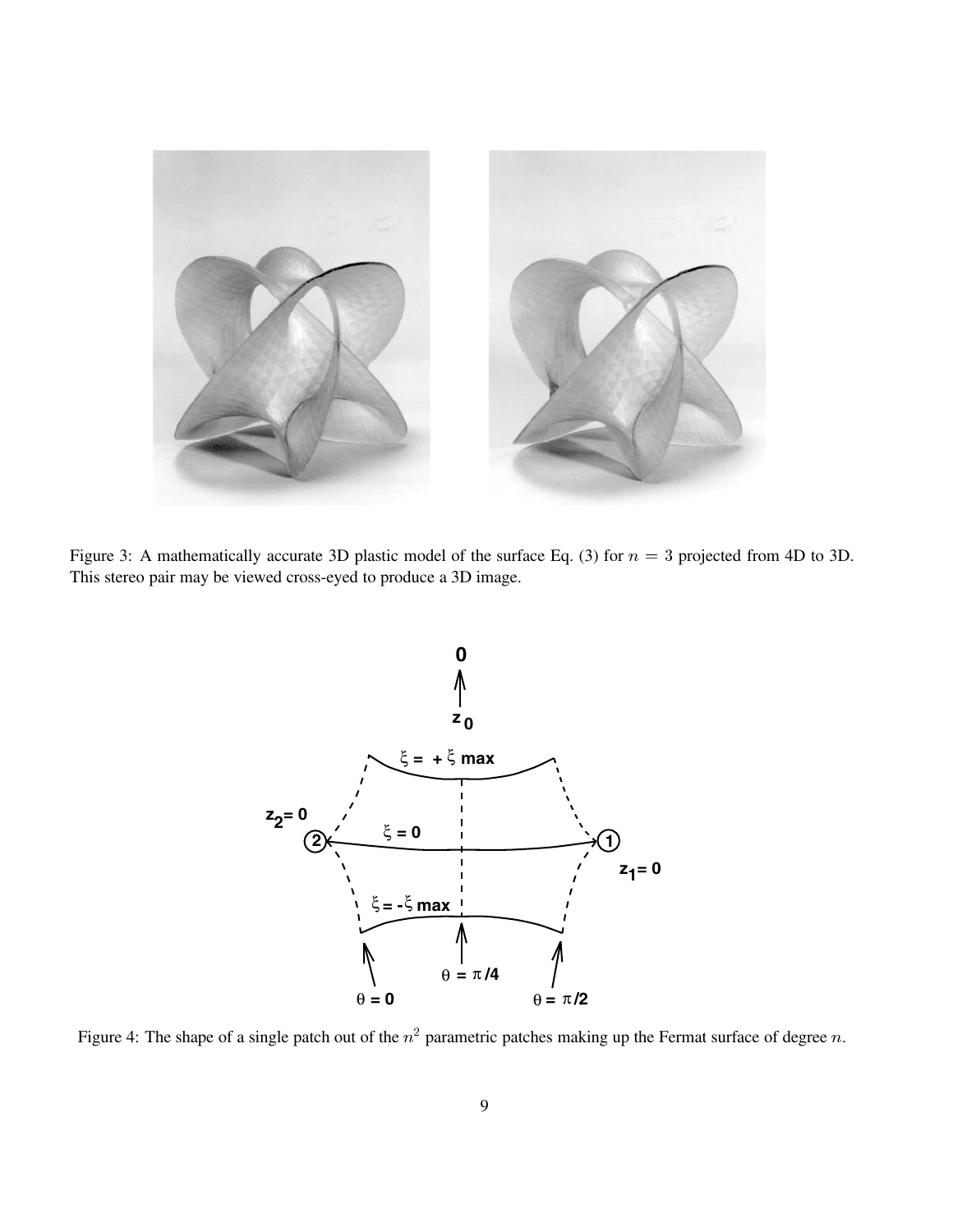

Figure 5: The relationships and relative phases of the 9 patches of the  $n = 3$  (genus one) toroidal Fermat surface labeled by  $(k_1, k_2)$ . The six small circles labeled by  $p[q]$  are points where  $z_p = 0$  and the other variable takes the value  $z = \exp(2\pi i q/3)$ ; the shaded hexagons correspond to the three analogous points at projective infinity. The toroidal structure of this surface is obvious if one joins the centers of the four copies of the dark-shaded hexagon labeled 0[2].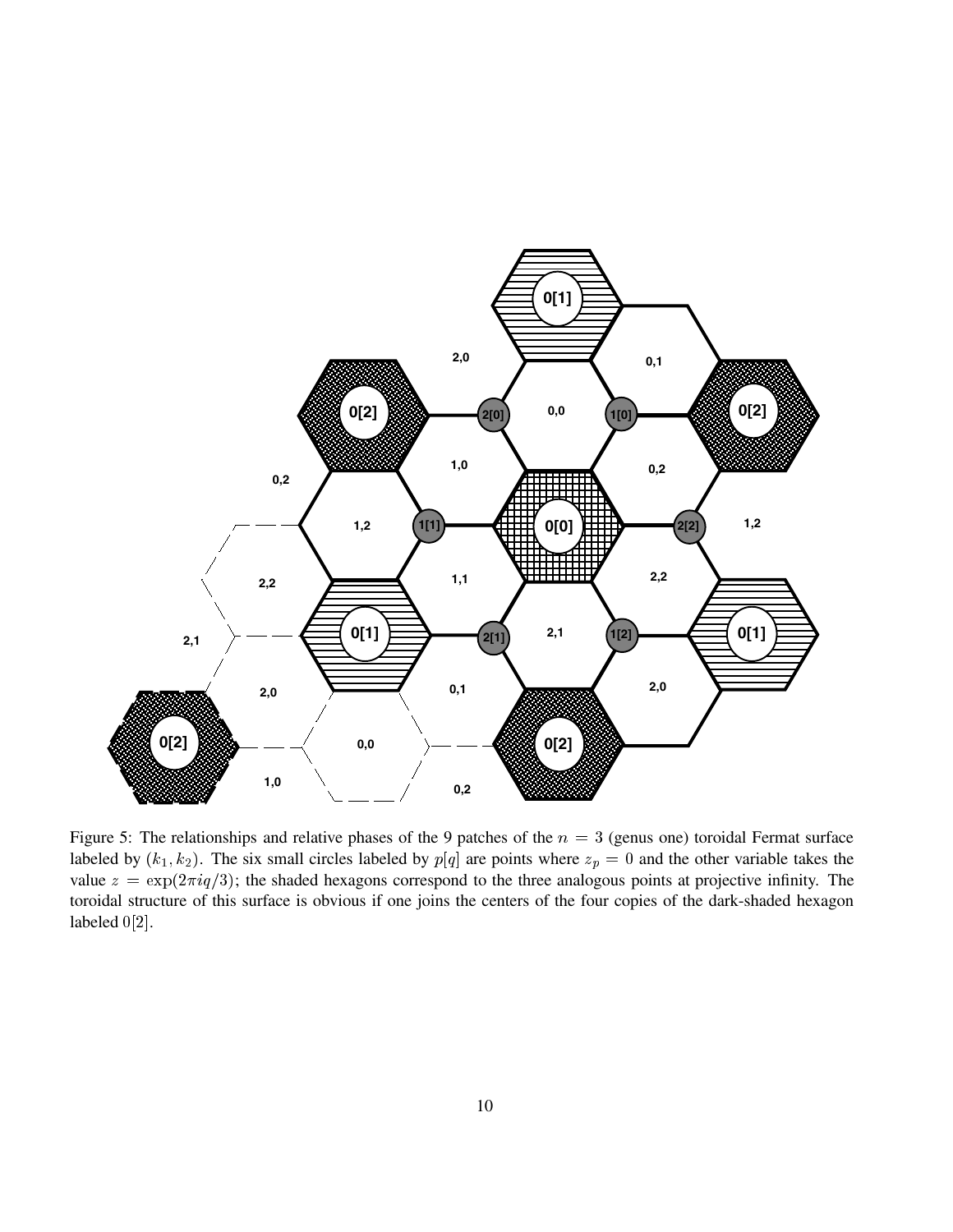

Figure 6: Generalizations of the construction to include torus-knot-like boundaries of the finite complex surfaces. The  $(2, 3)$  and the  $(3, 5)$  surfaces described by Eq. (10) are shown here.